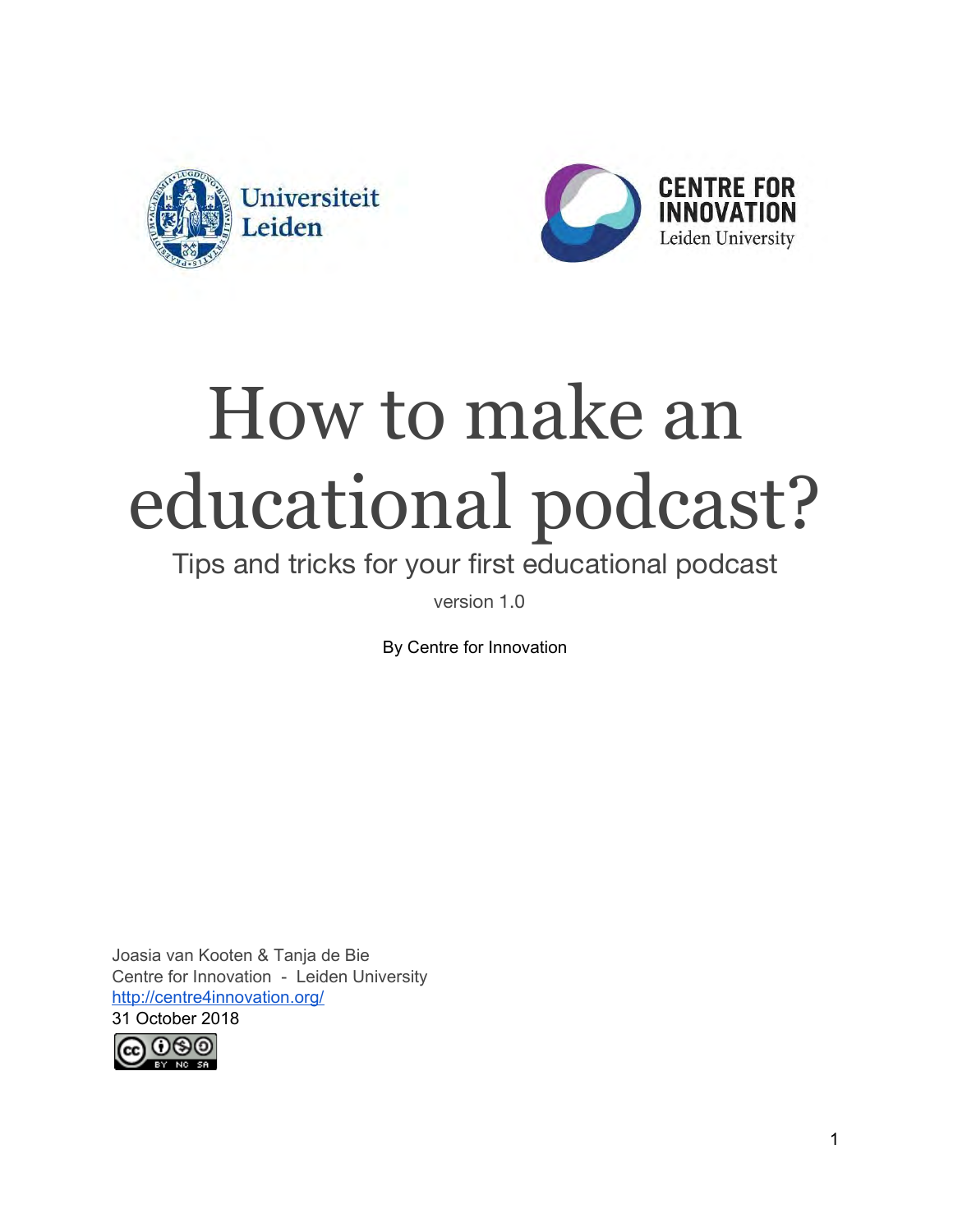## How to make an educational podcast?

Tips and tricks for your first educational podcast

version 1.0

**Table of Contents**

| Different ways of using podcasts in education | $\overline{\mathbf{4}}$ |
|-----------------------------------------------|-------------------------|
| How to create a podcast?                      | 5                       |
| Tips for script writing                       | 6                       |
| <b>Production</b>                             | 7                       |
| Equipment needed                              | $\overline{7}$          |
| <b>Post-Production</b>                        | 8                       |
| More info                                     | 8                       |
| <b>Bibliography</b>                           | 8                       |
|                                               |                         |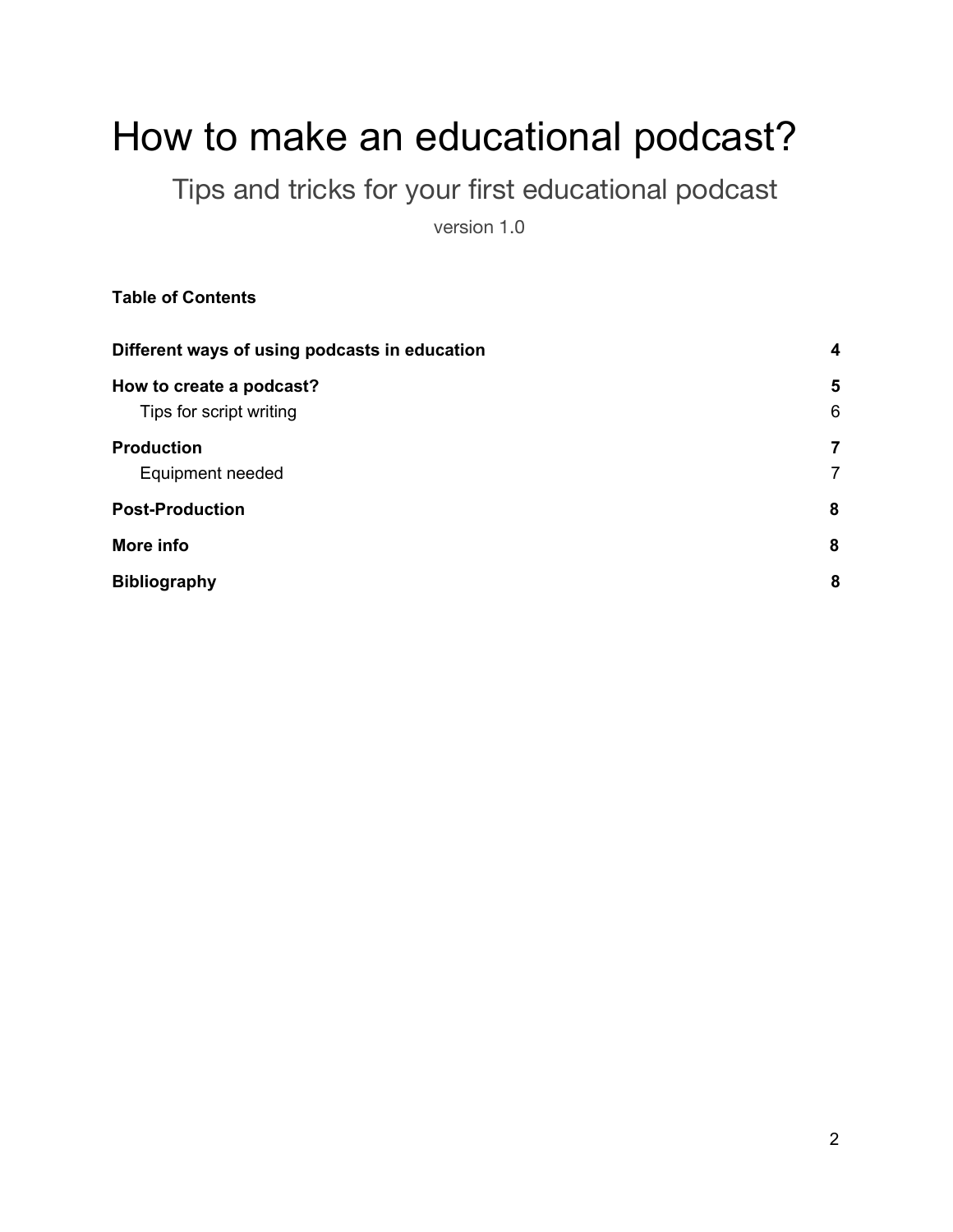### Why podcasts?



Audio podcasts have a broad range of opportunities for use in (higher) education. Would you like a quick overview? Listen to this podcast:

<https://soundcloud.com/oasiavanooten/how-can-we-use-podcasts-in-education> Some more time? Read on for more tips & tricks!

An advantage of podcasts is that they are a flexible medium for both teachers and students. They can be listened by students anywhere, anytime, while doing other things and even when offline. Teachers can produce podcasts after some basic training in their own time without (necessarily) depending on a production crew.

The use of podcasts for education has many advantages, here we would like to highlight a few:

- **Flexibility**  Learners can listen to episodes anywhere and anytime even on the move while doing other things. Flexibility can also be seen in the sense of learner control, for example, having the opportunity to pause and playback excerpts. Video also provides this feature, nevertheless, audio-only can have the advantage that you do not need to look at a screen and thus have more control: solely listening, listening and taking notes or listening and reading the transcript.
- **Less pressure** teachers find it easier and more informal to talk without having to worry about their (on-screen) appearance.
- **Informal learning**  The informality of podcasts can appeal to learners. This can mean the voice of the teacher, the informal place of learning, as well as the informal channels that are used (podcast channels like ITunes or SoundCloud).
- **Inclusivity**  Access to the digital world differs around the world, and outside the West (especially in the Global South) bandwidth needed to download material or to participate is still an issue. Internet access may be unstable, not always available or expensive. Podcasts (or MP3 files) are easier to download and to play, especially on mobile phones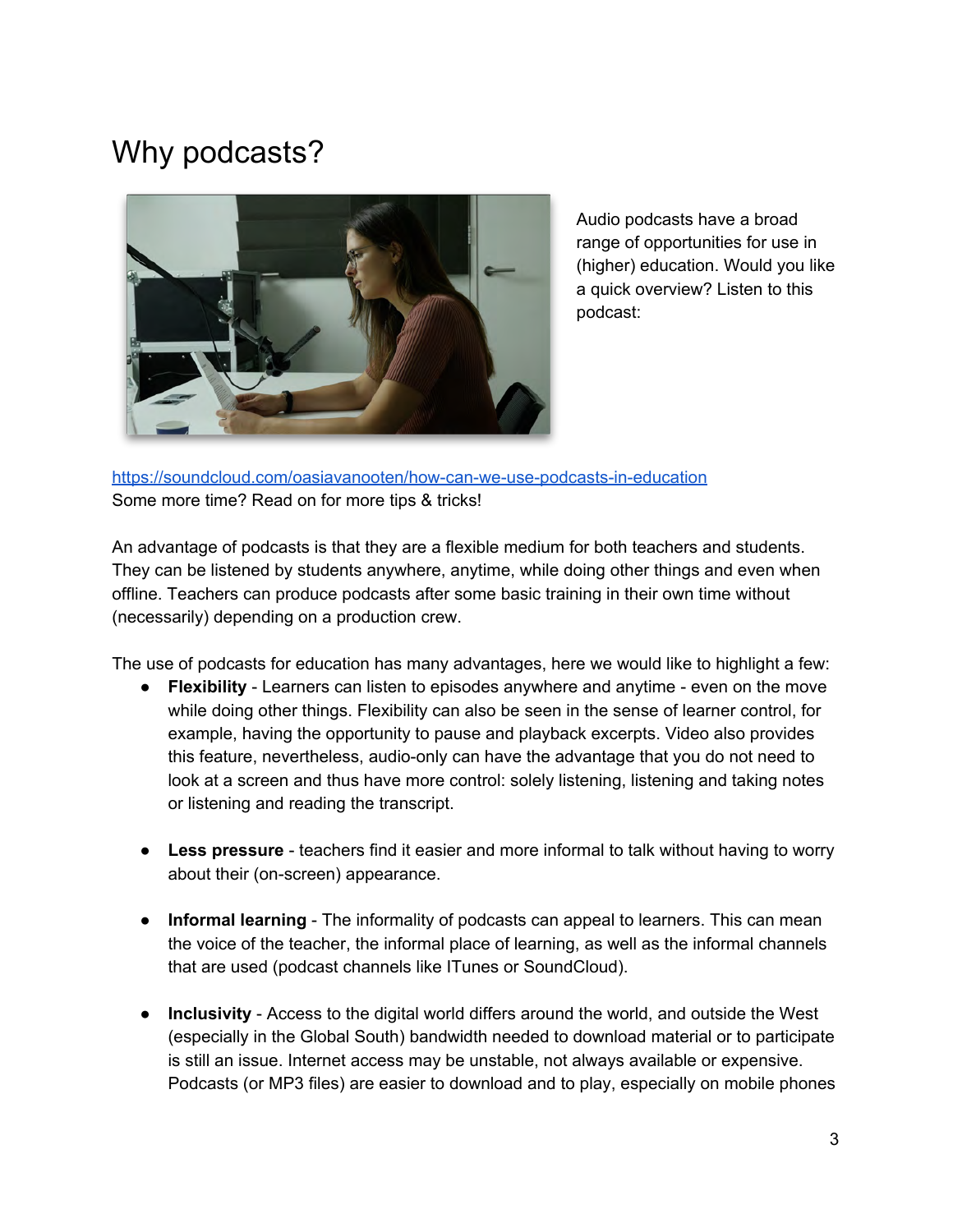(a large percentage of learners in less affluent regions of the world will access a learning content on a mobile phone instead of a PC).

● **Delivery of fresh content** - Podcasts can facilitate teachers to provide fresh content or inform on current affairs. When delivered on a podcast channel you can "push" episodes to students hooking into current topics and providing content at the right time in a flexible way.

### <span id="page-3-0"></span>Different ways of using podcasts in education

#### **AUDIO LECTURES**

This is a podcast where the teacher presents a narrative or lecture to the student. Next to explaining concepts or theories, you can also use this moment with your students to give a short overview of the week's course content and to highlight important research in the field.

#### **CASE-STUDIES/ EXPERT INTERVIEWS**

These are podcasts where you make a connection with the outside world, for example case-studies, interviews or a round-table with experts – the students can listen in and this provides them multiple voices (Bower et al., 2010; Drew, 2017). To a far extent this format does not ask active participation of the listener per se, but you can imagine that in a debate with opposing opinions, a student is triggered to decide his/her point of view. This format also invites to discuss these opinions later in class or on an online discussion forum. An example from the online course *International Humantiarian Law in theory and practice* can be found here: <https://soundcloud.com/user-542495654-897696505/michael-schmitt-from-us-naval/s-MCyic>

#### **REFLECTION**

Another way of using audio or podcasts is by giving students feedback on assignments or by answering questions that have come in - this can be done both to individual students or to a group. Although not "direct", you could label it as a dialogue between teacher and student.

#### **FIELDTRIPS**

When a podcast is used to give instructions for a fieldtrip another layer of dialogue and interaction is achieved. Students are exposed to a location outside the classroom, interact with their environment and maybe with their peers, and get hands-on guidance through a podcast. Examples are a field trip to prepare students for practical work in a lab, an archaeological site but could also be a city tour to get to know important (historical) sites.

#### **RADIO STYLE**

When you are a podcast or radio listener yourself, you are probably familiar with radio "documentaries" where a reporter goes in the field and combines interviews & atmosphere sounds. Mixing it afterwards with a voice-over commentary. This podcast style can be quite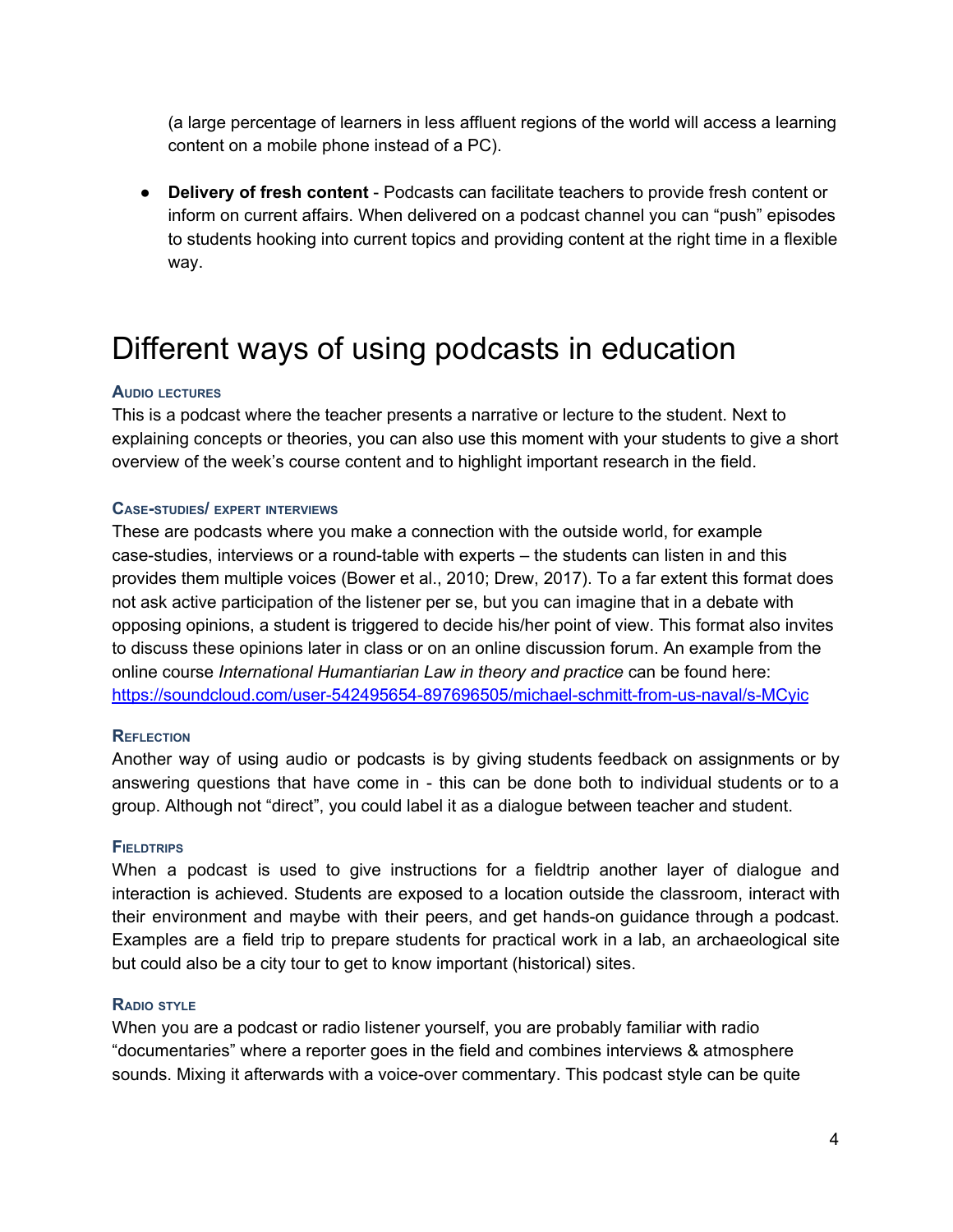time-intensive when it comes to recording on location and editing all the pieces together, but the end-result will be very dynamic!

#### **STUDENT GENERATED PODCASTS**

Letting students make their own podcast in the context of an assignment promotes active and dialogic pedagogy most. On one hand students develop a deeper understanding of the topic. On the other hand, it stimulates development of collaborative, problem-solving and creative skills. An example can be found in the MA in Public Administration (at Leiden University, taught by Alexandre Afonso) where the teacher gave students an assignment to prepare a podcast policy pitch instead of a traditional essay. An example of one of the student podcasts can be found here:

[https://soundcloud.com/alexandre-afonso-16/the-policy-pitch-how-to-reduce-the-number-of-migr](https://soundcloud.com/alexandre-afonso-16/the-policy-pitch-how-to-reduce-the-number-of-migrant-deaths-in-the-mediterranean-sea) [ant-deaths-in-the-mediterranean-sea](https://soundcloud.com/alexandre-afonso-16/the-policy-pitch-how-to-reduce-the-number-of-migrant-deaths-in-the-mediterranean-sea)

### <span id="page-4-0"></span>How to create a podcast?

Below you find some tips and tricks on how to create a script for a podcast. The focus here is on a "lecture style" podcast. For the other podcast formats it is also important to prepare your recording beforehand. For example, when recording an interview, you will need to prepare your questions and it is also recommended to draft the answers - to check if you achieve the storyline you have in mind. When designing a field trip you will need to walk the tour beforehand and make notes, for a radio style podcast you will need to prepare a script with all the different elements to make sure you have a clear story with beginning, middle and ending. The general structure below is recommended for all podcast formats in order to make your story clear and comprehensible for your learner.

#### **PRE-PRODUCTION**

Creating a podcast starts without a microphone. In the pre-production phase the learning goals and content of the podcast need to be developed and put into a clear storyline.

Start by asking yourself two questions:

- ✓ What are the **learning goals** of my podcast? (Or more general, what is the goal of the podcast?)
- ✓ What is the **design** of the podcast? (What type of podcast do you want to create?)

When these two questions are answered, you can start developing the content of the podcast.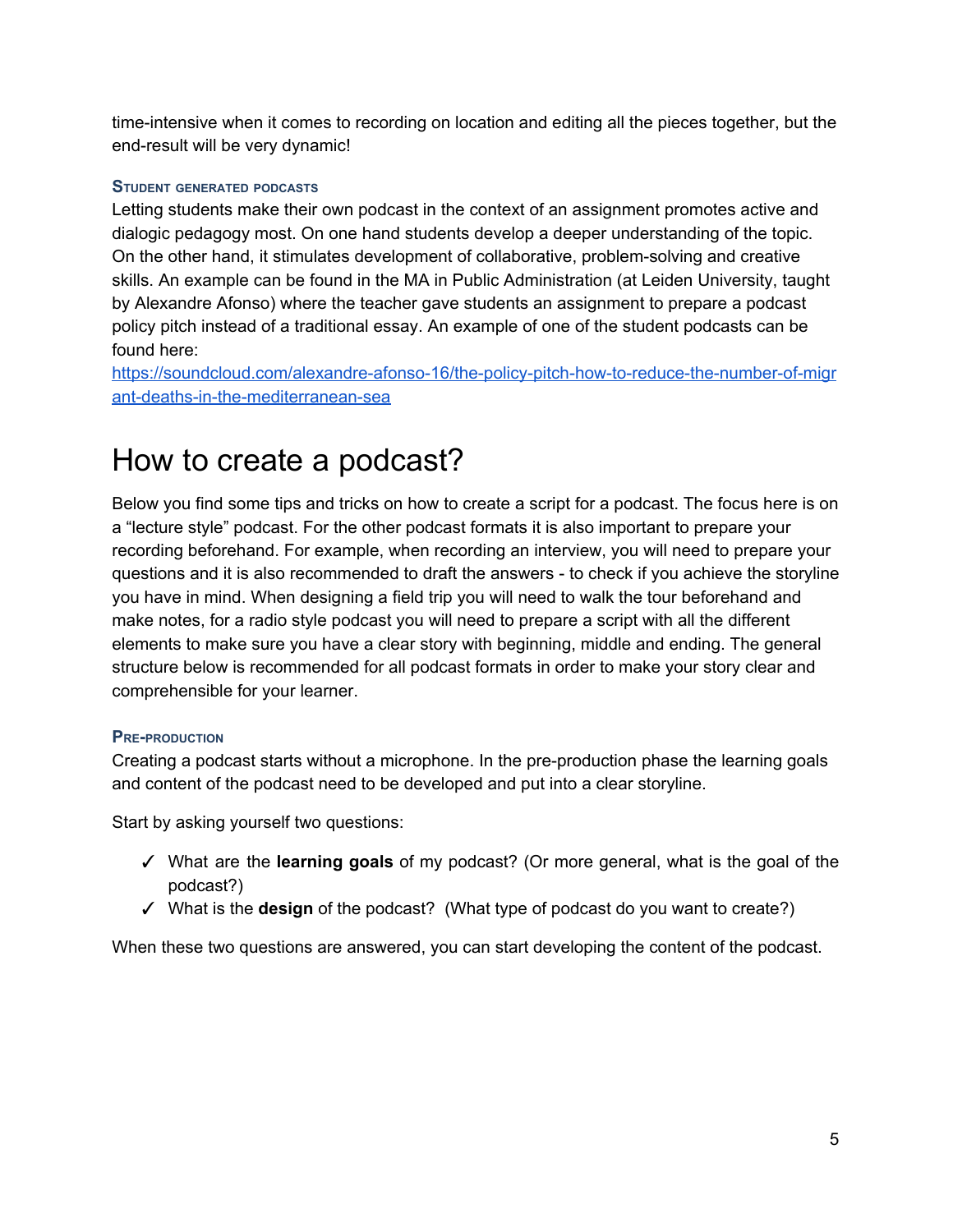### Writing the Script

The purpose of creating a script is to create a storyline for the podcast. Any story should have a clear beginning, middle and ending to guide the viewers of the podcast. To make the podcast more interesting to listen to, a strong main question helps to engage the listeners and give them focus. TIP: start your script with raising a question that students find interesting.

#### **COMPOSITION OF THE SCRIPT**

A script consists of three parts:

#### **OPENING**

- $\checkmark$  Answer in the opening text what you are going to explain in the video. Tell them why it is relevant what you are talking about.
- ✓ You can start with a misconception, followed by 'let's find out if this is true'.
- ✓ You can ask yourself the question that your podcast is telling an answer to.

#### **MIDDLE**

Write down what the answer is to the main question and explain key concepts:

✓ Make connections between different parts of the explanation. Rephrase shortly what you just did, followed by the new question to be answered.

#### **ENDING**

Summarize what the viewer has heard;

 $\checkmark$  Relate the content of the podcast to other learning material (or coming podcasts).

#### <span id="page-5-0"></span>Tips for script writing

#### **KEEP IT SIMPLE**

There is a temptation to dress up explanatory text in long words and sentences, in an attempt to really convince. When writing your podcast text, however, it is usually far more effective to concentrate on simple concepts, which can be grasped immediately. In addition, these sentences will be easier to pronounce when recording. A good target is creating a sentence of around 10 words avoiding any excessive use of commas.

#### **USE ACTIVE LANGUAGE**

Along the same lines, try to write in the present tense, using words the target audience is familiar with. A useful method of finding out whether or not your text is easy to read is to read it out loud. If you stumble over particular words or phrases, or cannot reach the end of the sentence without needing to pause for breath, odds are that it is difficult to read.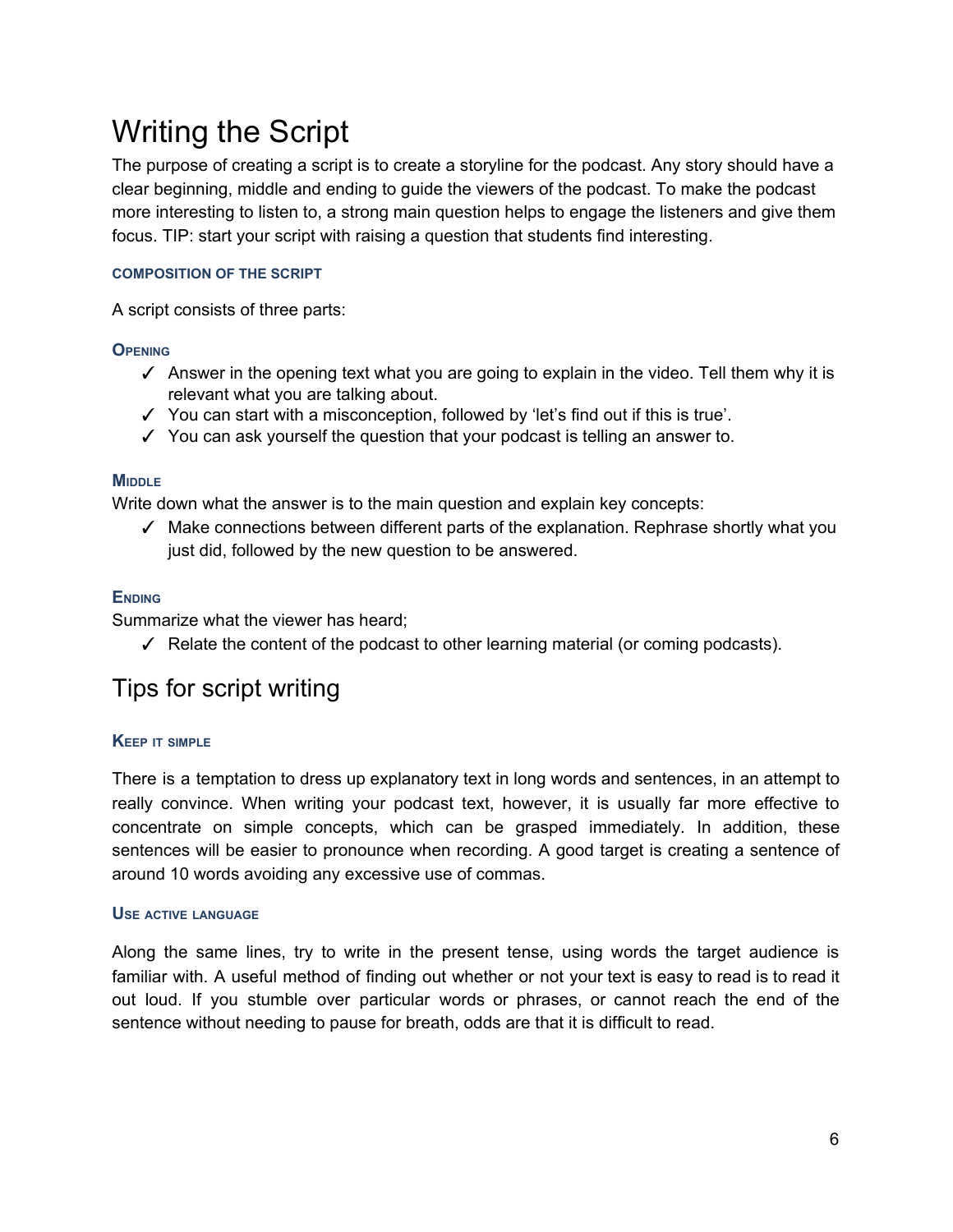#### **ADDRESSING THE AUDIENCE**

In developing podcasts, you want to create a community of learners that engage online with your material. It is therefore very important to directly address the audience by using words as "*we*", "*together*", instead of "*I*'" and "*they*". For instance:

- $\checkmark$  "In this talk, we will explore..."
- $\checkmark$  "Are there any examples you could think of? < short silence > One example could be..."

By addressing and engaging the learners directly the participation in the debate will greatly improve.

#### **LENGTH OF THE SCRIPT**

It is also important to consider the duration of your podcast. Most research into educational podcasting advises to stick to 15 minutes maximum (Salmon, 2008 and Cosimini, 2017). Many public podcasts are longer than 20 minutes, engaging the audience with interesting interviews and stories – this keeps you listening. People are easily distracted so bring your content in 'bricks' or 'chunks' if the story is long. To calculate the time of the podcast before recording use a word/time calculator online. Look at the amount of words you have in your script and calculate the length with: <http://www.speechinminutes.com/> In general people use about 130 words per minute when speaking so a podcast of 6 minutes would consist of about 700 to 800 words.

### <span id="page-6-0"></span>Production

#### <span id="page-6-1"></span>Equipment needed

An average laptop should be able to record the message you want to send out. You can make use of Kaltura [CaptureSpace](http://blogs.library.leiden.edu/fb-video/docs/handleiding-universiteit-leiden-videoportal/capturespace/alleen-stem-microfoon/) which is available for university staff via [;https://video.leidenuniv.nl/,](https://video.leidenuniv.nl/) (you can add the tool via "Add new" >"CaptureSpace"). We have also had good results on IPads and Macbooks using iTalk. If you wish to improve sound quality, we advise you to attach an extra USB microphone (for example the Blue Snowball) to your laptop or computer. When going on location it is advisable to have an external audio recording device (for example a Zoom handheld recorder) to be as flexible as possible.

When recording an audio lecture or interview:

- make sure you choose a silent place where you do not get disturbed;
- keep the microphone as close as possible to your mouth, but not to close as you should try to avoid "popping" sounds (you can also use a pop-filter). Also make sure you test before you start recording for real, to check if the audio level and quality is good enough;
- When recording with a USB microphone on your laptop, mute the speakers, so you do not get feedback;
- It is best to put your microphone on a tripod, in order to avoid contact noise.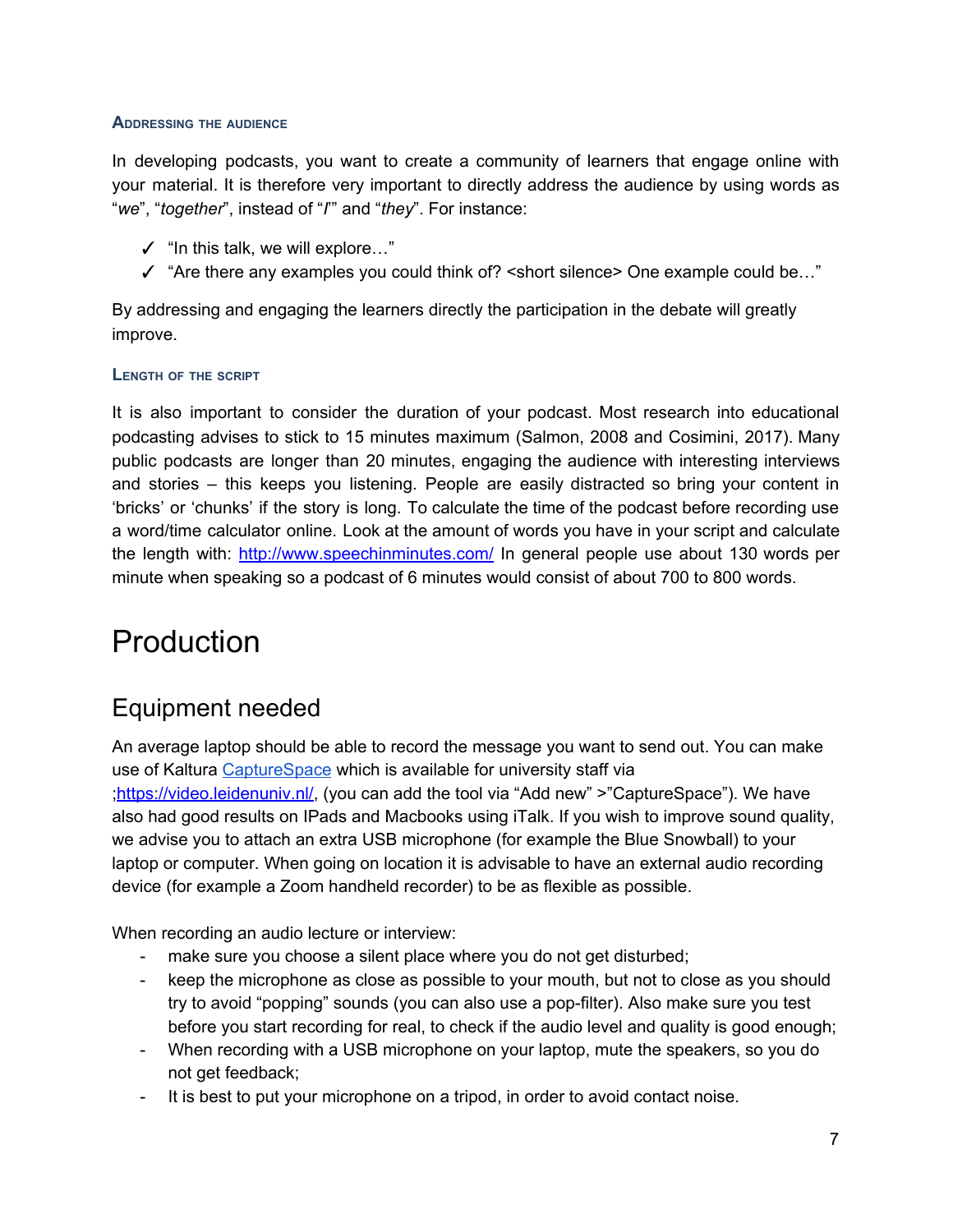### <span id="page-7-0"></span>Post-Production

You can do the editing of the final product yourself. Good and free audio recording and editing software is [Audacity.](https://www.audacityteam.org/) Kaltura CaptureSpace also provides you some basic editing tools. Please make sure that any additional material you use (music and sounds) is copyright free. We recommend the minimal creative commons license of [CC BY SA NC](https://creativecommons.org/licenses/by-nc-sa/4.0/legalcode). YouTube has a good audio/music library at <https://www.youtube.com/audiolibrary/music>.

### <span id="page-7-1"></span>More info

Via the links below, you can find more information:

- [How to start a podcast show.](https://www.thepodcasthost.com/planning/how-to-start-a-podcast/) Like the format of podcasting? Here is how you can start your own show and increase your authority.
- [How to make a successful podcast](https://www.digitaltrends.com/how-to/how-to-make-a-podcast/)  general tips
- Leiden University Video Toolkit more information on script writing and general media production tips that also apply to podcasts. Please ask for a draft copy (web version will be available in spring 2019).

### <span id="page-7-2"></span>Bibliography

Bower, M. et al. (2010) 'A framework for Web 2.0 learning design', Educational Media International, 47(3), pp. 177–198.

Cane C. and Cashmore A., (2008) 'Students' podcasts as learning tools', in Salmon, G. & Edirisingha, P. (2009) Podcasting for learning in universities, 2nd edition, Maidenhead: Open University Press, McGraw-Hill Education.*,* pp. 146-152.

Cebeci, Z. and Tekdal, M. (2006) 'Using Podcasts as Audio Learning Objects', Interdisciplinary Journal of Knowledge and Learning Objects, 2 (1), pp. 47–57.

Cosimini, M. J. et al. (2017) 'Podcasting in Medical Education: How Long Should an Educational Podcast Be?', Journal of Graduate Medical Education. The Accreditation Council for Graduate Medical Education , 9 (3), pp. 388–389.

Drew, C. (2017) 'Edutaining audio: an exploration of education podcast design possibilities', Educational MEdia intErnational, 54(1), pp. 48–62.

Downward, S., et al., (2008) 'Podcasts and locations', in Podcasting for Learning in Universities, Salmon, G. & Edirisingha, P. (2009) Podcasting for learning in universities, 2nd edition, Maidenhead: Open University Press, McGraw-Hill Education.pp. 57-69.

Middleton A. (2016) *Reconsidering the role of recorded audio as a rich, flexible and engaging learning space*, Research in Learning Technology, 24 (1), 28035.